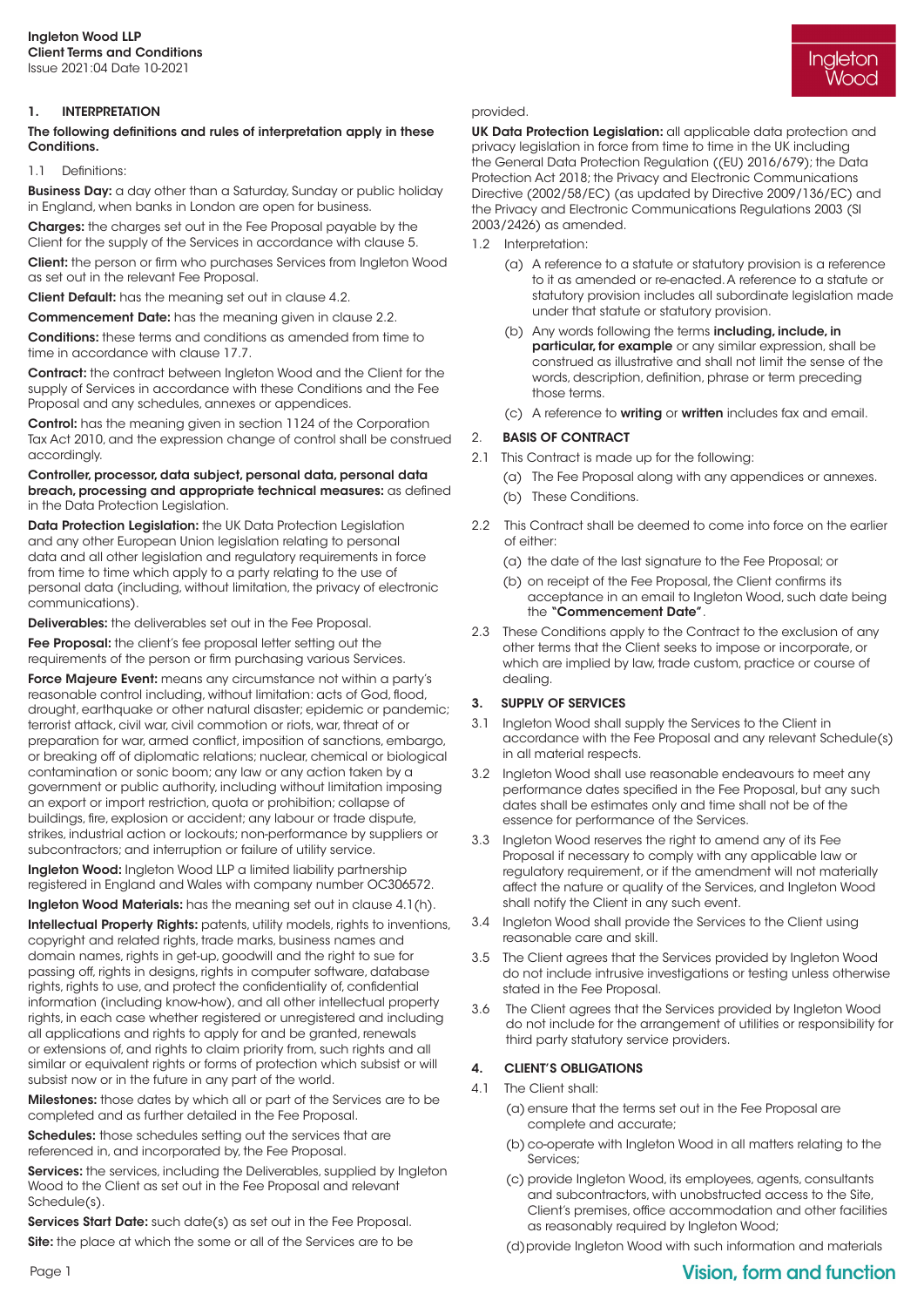as Ingleton Wood may reasonably require in order to supply the Services, and ensure that such information is complete and accurate in all material respects;

- (e) obtain and maintain all necessary licences, permissions and consents which may be required for the Services before the Services Start Date;
- (f) comply with all applicable laws, including health and safety laws;
- (g) provide Ingleton Wood with all information relating to health and safety and any particular Site including risk assessments prior to Ingleton Wood commencing the Services;
- (h) keep all materials, equipment, documents and other property of Ingleton Wood (Ingleton Wood Materials) at the Client's premises in safe custody at its own risk, maintain Ingleton Wood Materials in good condition until returned to Ingleton Wood, and not dispose of or use Ingleton Wood Materials other than in accordance with Ingleton Wood's written instructions or authorisation; and
- (i) comply with any additional obligations as set out in this Contract.
- 4.2 If Ingleton Wood's performance of any of its obligations under the Contract is prevented or delayed by any act or omission by the Client or failure by the Client to perform any relevant obligation (Client Default):
	- (a) without limiting or affecting any other right or remedy available to it, Ingleton Wood shall have the right to suspend performance of the Services until the Client remedies the Client Default, and to rely on the Client Default to relieve it from the performance of any of its obligations in each case to the extent the Client Default prevents or delays Ingleton Wood's performance of any of its obligations;
	- (b) Ingleton Wood shall not be liable for any costs or losses sustained or incurred by the Client arising directly or indirectly from Ingleton Wood's failure or delay to perform any of its obligations as set out in this clause 4.2; and
	- (c) the Client shall reimburse Ingleton Wood on written demand for any costs or losses sustained or incurred by Ingleton Wood arising directly or indirectly from the Client Default.

# 5. CHARGES AND PAYMENT

- 5.1 The Client shall pay the Charges for the Services to Ingleton Wood in accordance with the Fee Proposal and as set out in this clause 5.
- 5.2 In the event that:
	- (a) Ingleton Wood is requested by the Client to undertake services not provided for in the Fee Proposal;
	- (b) Supply of the Services becomes delayed or protracted through no fault of Ingleton Wood; or
	- (c) The Client requests a change to the Services; then Ingleton Wood shall be entitled to charge additional fees, calculated on a time and materials basis.
- 5.3 Ingleton Wood shall invoice the Client for the Charges and any additional monies due and owing to it by the Client under this Contract.
- 5.4 The Client agrees that Ingleton Wood reserves the right to invoice the Client on an interim basis from the Commencement Date up to practical completion and/or on any completion of **Milestones**
- 5.5 The Client shall reimburse all reasonable expenses properly and necessarily incurred by Ingleton Wood in the course of providing the Services.
- 5.6 Where Ingleton Wood is requested to make an application on behalf of the Client which requires the payment of a fee, Ingleton Wood shall not make such an application until such fee is paid to Ingleton Wood by the Client.
- 5.7 Unless otherwise agreed in writing by the parties, the Client shall be solely responsible for costs in relation to planning, building regulations and the Client's sub-contractors. The Client agrees that it shall make all such payments directly.

5.8 In the event that Ingleton Wood is unable to provide Services due to being unable to access the Site, Ingleton Wood shall be entitled to charge an abortive fee.

Ingleton Wooc

- 5.9 The Client shall pay each invoice submitted by Ingleton Wood in full and in cleared funds to a bank account nominated in writing by Ingleton Wood in accordance with the payment terms set out in the Fee Proposal.
- 5.10 Where payment terms are not set out in the Fee Proposal, the Client shall pay each invoice submitted to it by Ingleton Wood in pounds sterling and in full and cleared funds within 30 days of the date of the invoice to a bank account nominated in writing by Ingleton Wood.
- 5.11 Time for payment shall be of the essence of the Contract.
- 5.12 All amounts payable by the Client under the Contract are exclusive of amounts in respect of value added tax chargeable from time to time (VAT). Where any taxable supply for VAT purposes is made under the Contract by Ingleton Wood to the Client, the Client shall, on receipt of a valid VAT invoice from Ingleton Wood, pay to Ingleton Wood such additional amounts in respect of VAT as are chargeable on the supply of the Services at the same time as payment is due for the supply of the Services.
- 5.13 If the Client fails to make a payment due to Ingleton Wood under the Contract by the due date, then, without limiting Ingleton Wood's remedies under clause 13, the Client shall pay interest on the overdue sum in accordance with the provisions of the Late Payments of Commercial Debts (Interest) Act 1998.
- 5.14 All amounts due under the Contract shall be paid in full without any set-off, counterclaim, deduction or withholding (other than any deduction or withholding of tax as required by law).

### 6. STORAGE AND RETENTION OF FILES AND DOCUMENTS

- 6.1 Ingleton Wood shall store and retain files and documents pertaining to the Services for a period of 12 years.
- 6.2 The Client consents to Ingleton Wood destroying hard-copy files at any time after the Services have been completed provided that such files and documents are kept electronically in accordance with clause 6.1.
- 6.3 Ingleton Wood reserves the right to make a charge for the retrieval of any files or documents, any photocopying costs incurred, any postage costs incurred and any time spent in relation to the retrieval of files and documents.

# 7. ASBESTOS

- 7.1 The Client acknowledges that Ingleton Wood is not qualified to comment on or make recommendations in respect of Asbestos or Asbestos related matters.
- 7.2 The Client acknowledges that owners of non-domestic premises are required to manage any asbestos within their premises pursuant to the Control of Asbestos Regulations 2012.
- 7.3 Ingleton Wood requires a copy of an asbestos report along with any related documents prior to commencing the Services. In the event that such a report does not exist, the Client will be responsible for furnishing Ingleton Wood with a report prior to the commencement of Services.
- 7.4 The Client acknowledges that Ingleton Wood is unable to provide a recommendation in respect of asbestos consultants or contractors but is able to provide a list of special consultants and contractors without any recommendation.
- 7.5 In the event that a specialist asbestos consultant or contractor is required, the Client agrees that such a consultant or contractor must be engaged directly by the Client and not by way of subcontract via Ingleton Wood.
- 7.6 Ingleton Wood shall have no liability in respect of claims arising out of or in connection with asbestos.

#### 8. COLLATERAL WARRANTIES

8.1 The Client agrees that where Ingleton Wood is required to enter into a collateral warranty with a party or parties not party to this Contract, Ingleton Wood shall do so only on terms which are acceptable to Ingleton Wood and only where Ingleton Wood's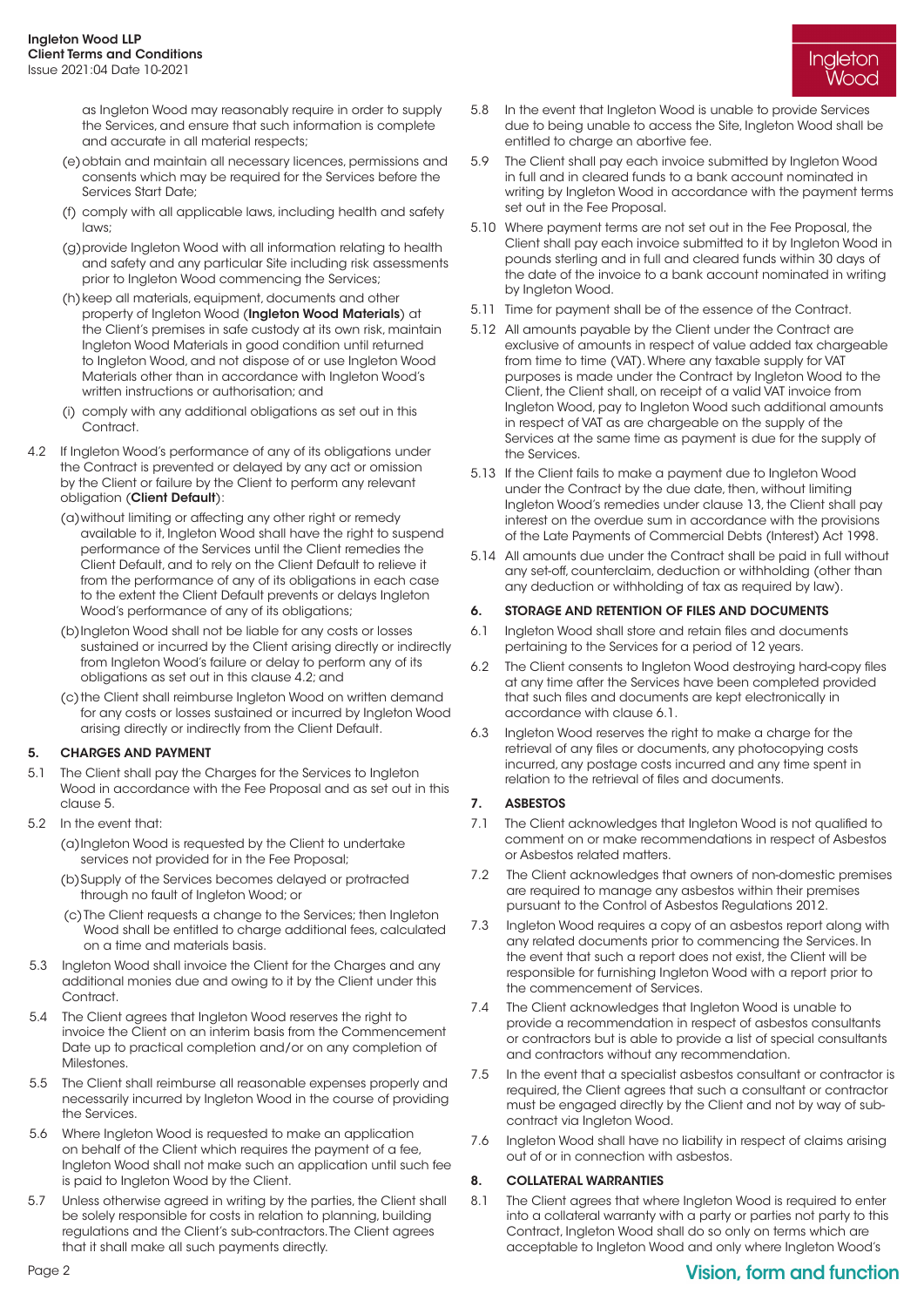insurers consent.

8.2 Subject to clause 8.1, Ingleton Wood reserves the right to charge the Client an additional fee of £1,000 [plus VAT] to cover its additional costs and expenses arising from entering in to such a warranty.

### 9. ANTI-BRIBERY AND ANTI-CORRUPTION

- 9.1 The parties shall:
	- (a) comply with all applicable laws, statutes, regulations relating to anti-bribery and anti-corruption including but not limited to the Bribery Act 2010 (Relevant Requirements); and
	- (b) have and shall maintain in place throughout the term of this agreement their own policies and procedures, including but not limited to adequate procedures under the Bribery Act 2010, to ensure compliance with the Relevant Requirements and will enforce them where appropriate.
- 9.2 Breach of this Clause 9 shall be deemed a material breach under clause 14.2.

# 10. INTELLECTUAL PROPERTY RIGHTS

- 10.1 All Intellectual Property Rights in or arising out of or in connection with the Services (other than Intellectual Property Rights in any materials provided by the Client) shall be owned by Ingleton Wood.
- 10.2 Ingleton Wood grants to the Client, or shall procure the direct grant to the Client of, a fully paid-up, worldwide, non-exclusive, revocable, royalty-free licence to receive and use the Services and the Deliverables in its business.
- 10.3 The Client shall not sub-license, assign or otherwise transfer the rights granted in clause 10.2.
- 10.4 The Client grants Ingleton Wood a fully paid-up, non-exclusive, perpetual, royalty-free, non-transferable licence to copy and modify any materials provided by the Client to Ingleton Wood for the term of the Contract for the purpose of providing the Services to the Client.
- 10.5 The grant of any licences in this clause 10 are subject to the Client performing its payment obligation under clause 5. In the event that a licence is granted and the Client subsequently defaults on its payment obligations, then Ingleton Wood may, at its sole discretion, give notice to the Client of not less than 7 days of the revocation of any such licences.

#### 11. DATA PROTECTION

- 11.1 Both parties will comply with all applicable requirements of the Data Protection Legislation. This clause 11 is in addition to, and does not relieve, remove or replace, a party's obligations or rights under the Data Protection Legislation. In this clause 11, Applicable Laws means (for so long as and to the extent that they apply to Ingleton Wood) the law of the European Union, the law of any member state of the European Union and/or Domestic UK Law; and Domestic UK Law means the UK Data Protection Legislation and any other law that applies in the UK.
- 11.2 The parties acknowledge that for the purposes of the Data Protection Legislation, the Client is the controller and Ingleton Wood is the processor.
- 11.3 Without prejudice to the generality of clause 11.1, the Client will ensure that it has all necessary appropriate consents and notices in place to enable lawful transfer of the personal data to Ingleton Wood for the duration and purposes of the Contract.
- 11.4 Without prejudice to the generality of clause 11.1, Ingleton Wood shall, in relation to any personal data processed in connection with the performance by Ingleton Wood of its obligations under the Contract:
	- (a) process that personal data only on the documented written instructions of the Client unless Ingleton Wood is required by Applicable Laws to otherwise process that personal data. Where Ingleton Wood is relying on Applicable Laws as the basis for processing personal data, Ingleton Wood shall promptly notify the Client of this before performing the processing required by the Applicable Laws unless those

Ingleton Wooc

Applicable Laws prohibit Ingleton Wood from so notifying the Client;

- (b) ensure that it has in place appropriate technical and organisational measures, reviewed and approved by the Client, to protect against unauthorised or unlawful processing of personal data and against accidental loss or destruction of, or damage to, personal data, appropriate to the harm that might result from the unauthorised or unlawful processing or accidental loss, destruction or damage and the nature of the data to be protected, having regard to the state of technological development and the cost of implementing any measures (those measures may include, where appropriate, pseudonymising and encrypting personal data, ensuring confidentiality, integrity, availability and resilience of its systems and services, ensuring that availability of and access to personal data can be restored in a timely manner after an incident, and regularly assessing and evaluating the effectiveness of the technical and organisational measures adopted by it);
- (c) ensure that all personnel who have access to and/or process personal data are obliged to keep the personal data confidential;
- (d) not transfer any personal data outside of the European Economic Area unless the prior written consent of the Client has been obtained and the following conditions are fulfilled:
	- (i) the Client or Ingleton Wood has provided appropriate safeguards in relation to the transfer;
	- (ii) the data subject has enforceable rights and effective legal remedies;
	- (iii) Ingleton Wood complies with its obligations under the Data Protection Legislation by providing an adequate level of protection to any personal data that is transferred; and
	- (iv) Ingleton Wood complies with reasonable instructions notified to it in advance by the Client with respect to the processing of the personal data;
- (e) assist the Client, at the Client's cost, in responding to any request from a data subject and in ensuring compliance with its obligations under the Data Protection Legislation with respect to security, breach notifications, impact assessments and consultations with supervisory authorities or regulators;
- (f) notify the Client without undue delay on becoming aware of a personal data breach;
- (g) at the written direction of the Client, delete or return personal data and copies thereof to the Client on termination of the agreement unless required by Applicable Law to store the personal data; and
- (h) maintain complete and accurate records and information to demonstrate its compliance with this clause 11 and immediately inform the Client if, in the opinion of Ingleton Wood, an instruction infringes the Data Protection Legislation.

#### 12. LIMITATION OF LIABILITY

- 12.1 Ingleton Wood has obtained insurance cover in respect of its own legal liability for individual claims. The limits and exclusions in this clause reflect the insurance cover Ingleton Wood has been able to arrange and the Client is responsible for making its own arrangements for the insurance of any excess loss.
- 12.2 The restrictions on liability in this clause 12 apply to every liability arising under or in connection with the Contract including liability in contract, tort (including negligence), misrepresentation, restitution or otherwise.
- 12.3 The liability of Ingleton Wood shall be limited to such sum as would be just and equitable for Ingleton Wood to pay having regard to the extent of the responsibility of Ingleton Wood for the loss or damage suffered on the basis that all other consultants and any subcontractors who have a liability shall be deemed to have provided contractual undertakings to the Client on terms no less onerous than those applying in the case of this Contract and shall be deemed to have paid to the Client such sums as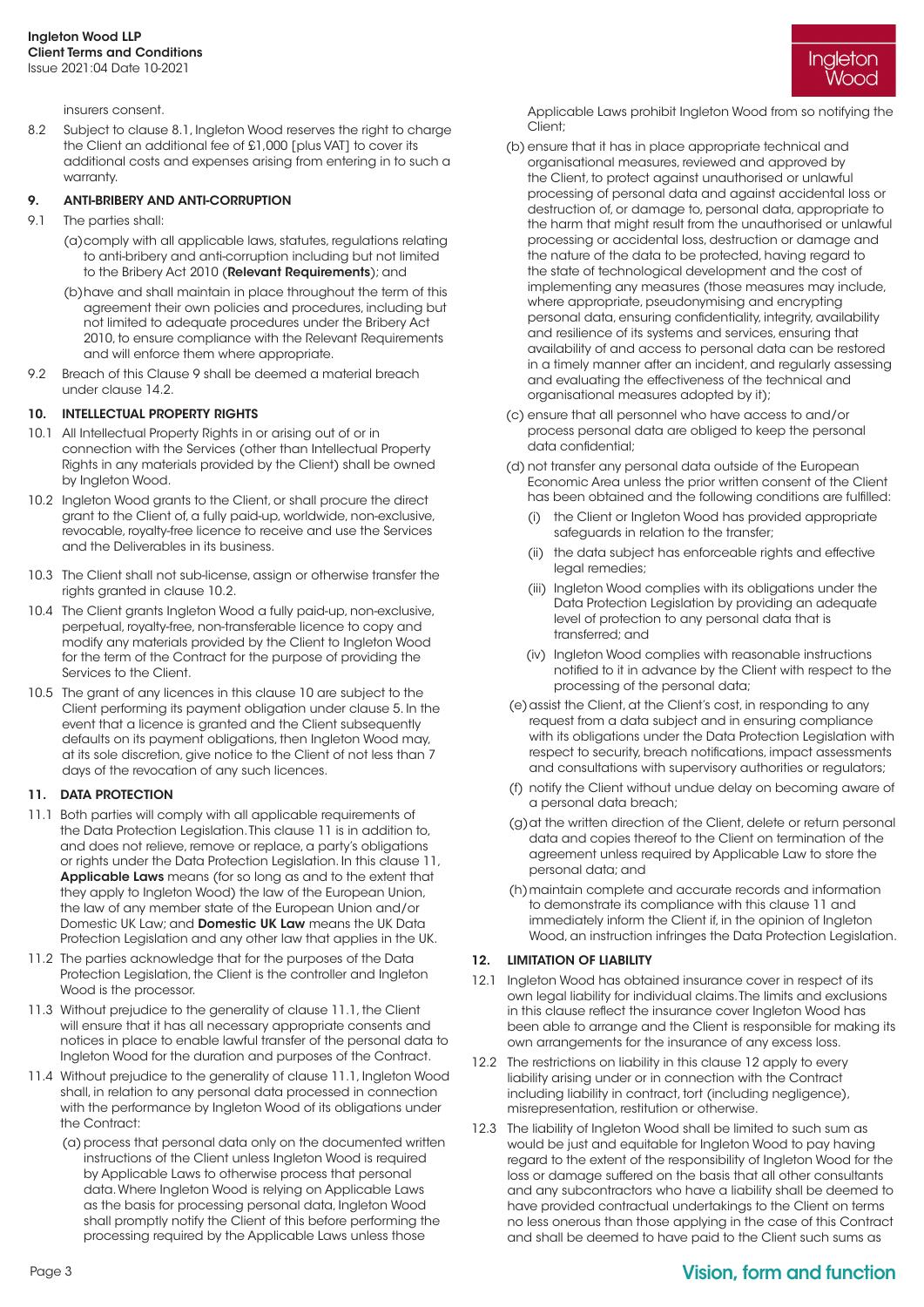it would be just and equitable for them to pay having regard to the extent of their responsibility for such loss or damage.

- 12.4 Neither party may benefit from the limitations and exclusions set out in this clause in respect of any liability arising from its deliberate default.
- 12.5 Nothing in the Contract limits any liability which cannot legally be limited, including but not limited to liability for:
	- (a)death or personal injury caused by negligence;
	- (b)fraud or fraudulent misrepresentation; and
	- (c) breach of the terms implied by section 2 of the Supply of Goods and Services Act 1982 (title and quiet possession).
- 12.6 Subject to clauses 12.5, 12.7 and 12.8, Ingleton Wood's total liability to the Client shall not exceed:
	- (a) £100,000 or 10 times the Charges payable under this Contract, whichever is the greater, where the Services relate to fire safety; or
	- (b) £1,000,000 where the Charges are less than or equal to £100,000 and the Services do not relate to fire safety; or
	- (c) £5,000,000 where the Charges are greater than £100,000 and the Services do not relate to fire safety.
- 12.7 Ingleton Wood's liability under or in connection with this Contract shall not exceed, in the aggregate, the amount, if any, recoverable by Ingleton Wood against the claim or claims in question under the professional indemnity insurance taken out and maintained by it in accordance with clause 12.1. For the avoidance of doubt, the limitation on the Consultant's liability set out in this clause 12.7 shall not apply in respect of fraud, death or personal injury.
- 12.8 Ingleton Wood shall, in no circumstances be liable to the Client for:
	- (i) loss of profits;
	- (ii) loss of sales or business;
	- (iii) loss of agreements or contracts;
	- (iv) loss of anticipated savings;
	- (v) loss of use or corruption of software, data or information;
	- (vi) loss of or damage to goodwill; and
	- (vii)indirect or consequential loss.
- 12.9 This clause 12 shall survive termination of the Contract.

# 13. INSURANCE

13.1 Subject to the availability of insurance in the market at commercially reasonable rates and terms and any restriction on cover, during the term of this Contract and for a period of six years afterwards, each party shall maintain in force insurance policies with reputable insurance companies, against all risks that would normally be insured against by a prudent businessman in connection with the risks associated with this Contract, and produce to the other party on demand, any relevant insurance certificates.

# 14. TERMINATION

- 14.1 Without affecting any other right or remedy available to it, either party may terminate the Contract by giving the other party one months' written notice.
- 14.2 Without affecting any other right or remedy available to it, either party may terminate the Contract with immediate effect by giving written notice to the other party if:
	- (a) the other party commits a material breach of any term of the Contract and (if such a breach is remediable) fails to remedy that breach within 14 days of that party being notified in writing to do so;
	- (b) the other party takes any step or action in connection with its entering administration, provisional liquidation or any composition or arrangement with its creditors (other than in relation to a solvent restructuring), being wound up (whether voluntarily or by order of the court, unless for the purpose of a solvent restructuring), having a receiver appointed to any of its assets or ceasing to carry on business;



- (c) the other party suspends, or threatens to suspend, or ceases or threatens to cease to carry on all or a substantial part of its business; or
- (d) the other party's financial position deteriorates to such an extent that in the terminating party's opinion the other party's capability to adequately fulfil its obligations under the Contract has been placed in jeopardy.
- 14.3 Without affecting any other right or remedy available to it, Ingleton Wood may terminate the Contract with immediate effect by giving written notice to the Client if:
	- (a) the Client fails to pay any amount due under the Contract on the due date for payment; or
	- (b) there is a change of control of the Client.
- 14.4 Without affecting any other right or remedy available to it, Ingleton Wood may suspend the supply of Services under the Contract or any other contract between the Client and Ingleton Wood if the Client fails to pay any amount due under the Contract on the due date for payment, the Client becomes subject to any of the events listed in clause 14.2(b) to clause 14.2(d), or Ingleton Wood reasonably believes that the Client is about to become subject to any of them.

### 15. CONSEQUENCES OF TERMINATION

- 15.1 On termination of the Contract:
	- (a) the Client shall immediately pay to Ingleton Wood all of Ingleton Wood's outstanding unpaid invoices and interest and, in respect of Services supplied but for which no invoice has been submitted, Ingleton Wood shall submit an invoice, which shall be payable by the Client immediately on receipt;
	- (b) the Client shall return all of Ingleton Wood Materials and any Deliverables which have not been fully paid for. If the Client fails to do so, then Ingleton Wood may enter the Client's premises and take possession of them. Until they have been returned, the Client shall be solely responsible for their safe keeping and will not use them for any purpose not connected with the Contract.
- 15.2 Termination or expiry of the Contract shall not affect any rights, remedies, obligations or liabilities of the parties that have accrued up to the date of termination or expiry, including the right to claim damages in respect of any breach of the Contract which existed at or before the date of termination or expiry.
- 15.3 Any provision of the Contract that expressly or by implication is intended to come into or continue in force on or after termination or expiry of the Contract shall remain in full force and effect.

# 16. DISPUTES

- 16.1 Complaints will be initially dealt with under the provisions of Ingleton Wood's Complaints Handling Policy, a copy of which is available upon request.
- 16.2 If a dispute arises out of or in connection with this Contract or the performance, validity or enforceability of it ("Dispute") then except as expressly provided in this Contract, the parties shall follow the procedure set out in this clause:
	- (a) either party shall give to the other written notice of the Dispute, setting out its nature and full particulars ("Dispute Notice"), together with relevant supporting documents. On service of the Dispute Notice, a director of the Client and a director of Ingleton Wood shall attempt in good faith to resolve the Dispute;
	- (b) if the director of the Client and the director of Ingleton Wood are for any reason unable to resolve the Dispute within 30 days of it being referred to them, the parties will attempt to settle it by mediation in accordance with the CEDR Model Mediation Procedure. Unless otherwise agreed between the parties, the mediator shall be nominated by CEDR. To initiate the mediation, a party must serve notice in writing ("ADR notice") to the other party to the Dispute, requesting a mediation. A copy of the ADR notice should be sent to CEDR. The mediation will start not later than 14 days after the date